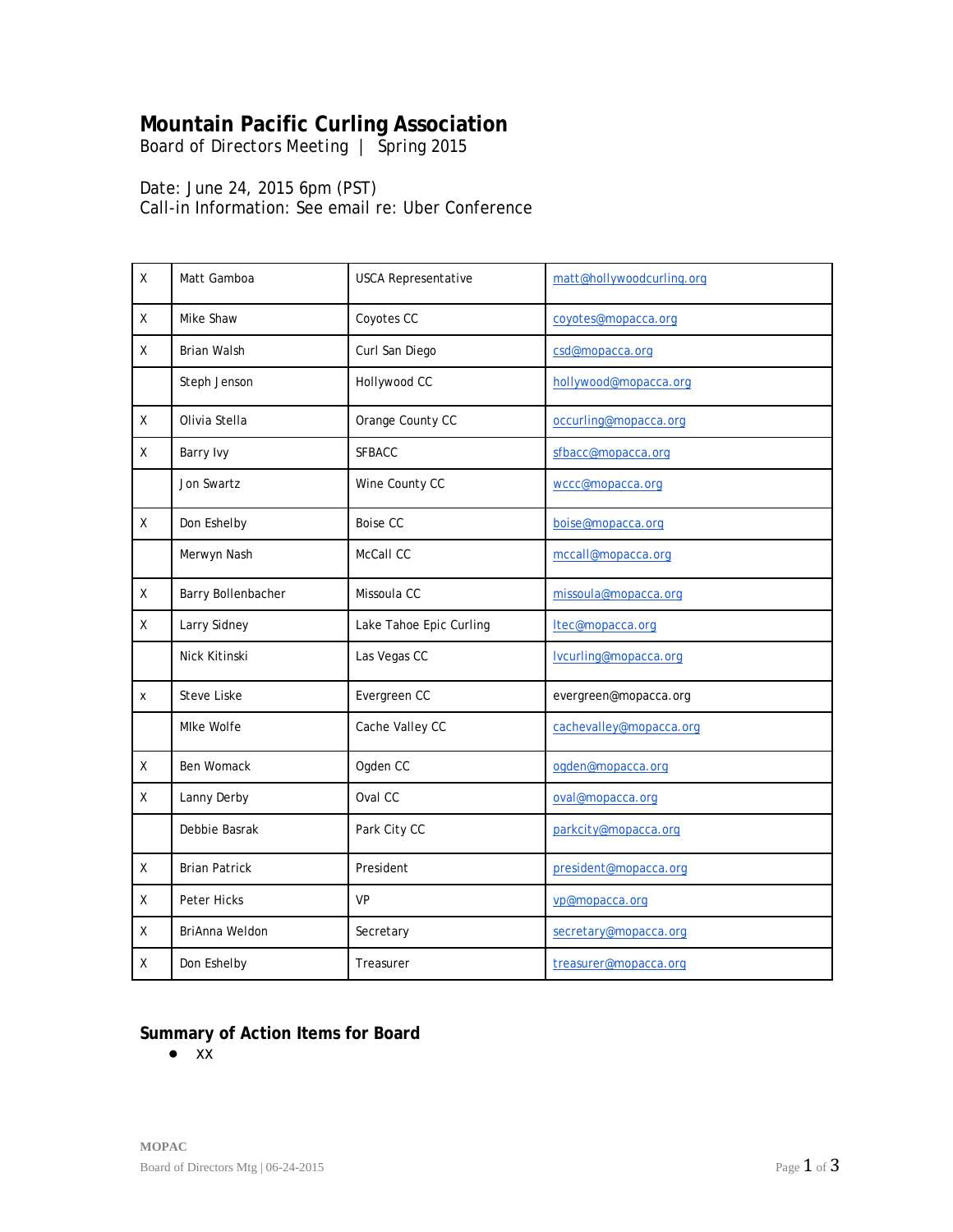#### **Updates & Announcements**

- Welcome new & returning board members (Brian)
- Treasurer's Report (Don)
	- Attached finance report
	- $O$  17373.19
- Updated/Cleaned up website [\(MoPacCA.org\)](http://www.mopacca.org/)
	- If you have anything you want added/shared/posted email Bri
	- Lanny is a web developer can help out (and make it look like a real website?)

## **Management & Other Topics**

- MoPac Dues Increase (Brian/Don)
	- $O$  1\$ the rock fund (possibly purchasing Granites)
		- want to be able to offer rocks to clubs in our region at a lower cost than the WCF. similar to GNCC program
	- 1\$ travel stipends (winners of competitive event) need a meeting with a quorum to talk more about this for USCA rep meeting travel as well.
	- Also looking into what it would take to offer a lower cost alternative for club insurance (offering insurance through MoPac at a lower cost than USCA). current USCA insurance (10\$/yr/person) doesn't include officer/directors insurance MoPac insurance could.
	- SFBACC board has requested an itemisation of what USCA dues cover (Matt to help out)
- USCA Fees Restructuring Proposal (Barry)
	- *"I would like to talk about proposing a fee restructuring for USA CURLING. I propose they add a category of membership and call it a participatory member for ten dollars a year. Your benefits would be insurance and ability to participate in national playdowns. Something has to change with fees. Our member's pay 100 for club curling and another 46 in fees each. Each year. I am losing curlers because of it." -Barry B.*
- MoPac Mission Statement Survey Results (Olivia)
	- review of infographic
	- If we could get a MoPac level 1 ice tech course locatin TBD- how many people would be interested in taking one, how much willing to pay, 3-4 days 5-6 hrs/day. Bismarck charging 299/450 (members/non-members)
	- Is there an ice tech course for arena ice
	- Shawn & Laura Tait are certified level 1 ice techs (CCA)
	- MoPac putting together an Arena Ice Committee to share information and best management practices/training

## **Committees & Memberships**

- Competitions (Brian)
	- Add MoPac Mixed Doubles Championship (early October, 23-25)
	- MoPac Mixed Championship (separate from playdowns, all four players from MoPac, open to non-US Citizens)
	- M/Wo Playdowns Evergreen 150/team
	- Mixed Ntls Playdowns Coyotes 150/team
- New Arena Ice Tech Committee (Barry) (John Tryon, Ben Womack, Shawn Tait, Sean Franey, Lanny Derby, Barry B)

#### **USCA Updates**

- term starts officially July 1
- new staff changes at USCA